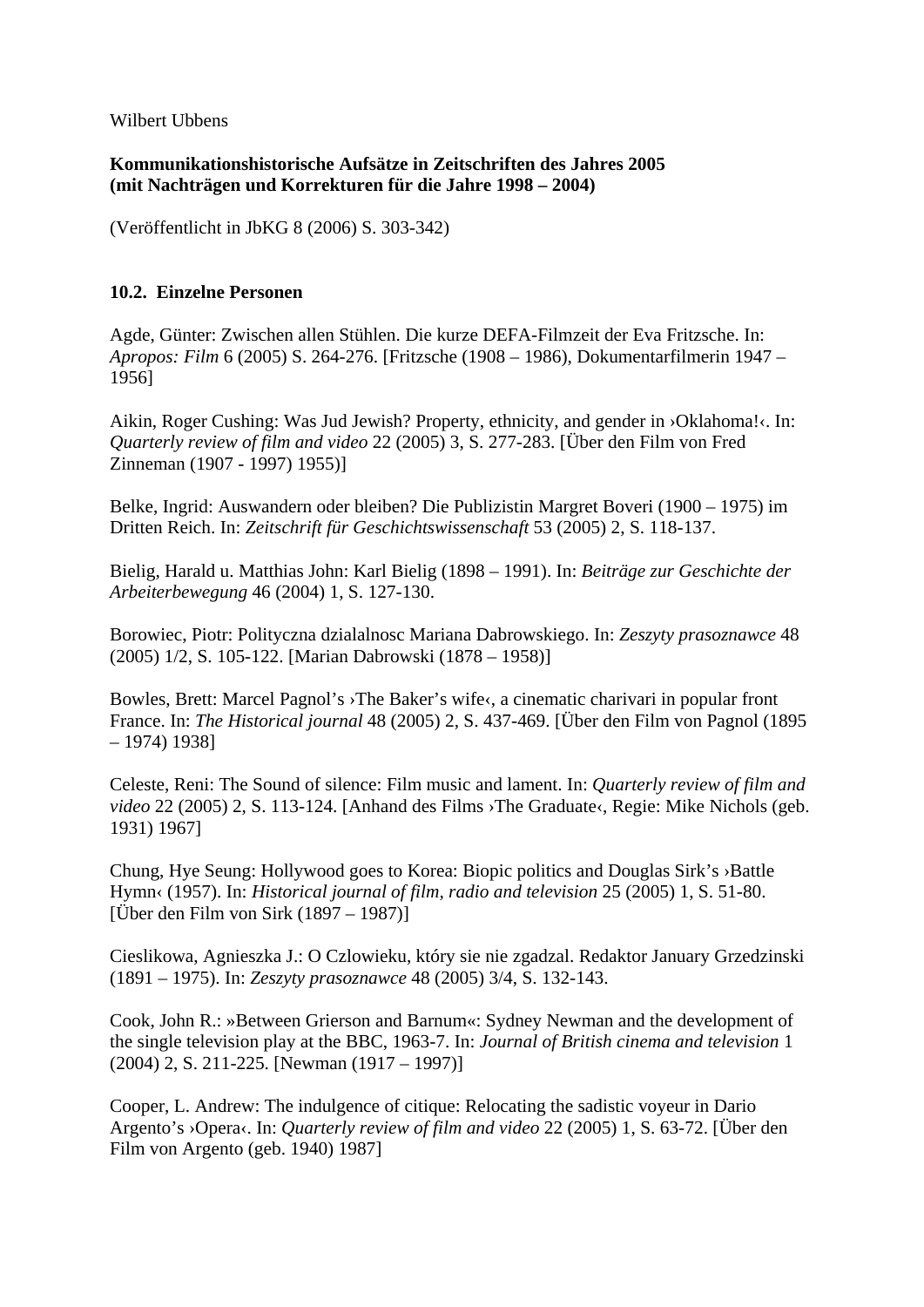Cossar, Harper: The Revenge of the repressed: Homosexuality as other in ›The Killing‹. In: *Quarterly review of film and video* 22 (2005) 2, S. 145-154. [Über den Film von Stanley Kubrick (1928 – 1999) 1956]

Cotugno, Clare: »Stay away from Paris!« Frances Trollope rewrites America. In: *Victorian periodicals review* 38 (2005) 2, S. 240-257. [Trollope (1780 – 1863)]

Craig, Siobhan S.: »Tu n'as vu à Hiroshima«: Desire, spectatorship and the vaporized subject in ›Hiroshima mon amour‹. In: *Quarterly review of film and video* 22 (2005) 1, S. 25-36. [Über den Film von Alain Resnais (geb. 1922) 1959]

Cramer, Florian: »Auff manche Art verkehrt«. Georg Philipp Harsdörffers ›Frauenzimmer Gesprächsspiele‹. In: *Figurationen* 5 (2004) 1, S. 41-46. [Harsdörffer (160 – 1658) 1641]

Davies, Sarah: Soviet cinema in the early cold war: Pudovkin's >Admiral Nakhimov< in context. In: *Cold War history* 4 (2003) 1, S. 49-70. [Über den Film von Vsevolod Pudovkin  $(1893 - 1953)$  1946]

Davis, Amy M.: The »Dark Prince« and dream women: Walt Disney and mid-twentieth century American feminism. In: *Historical journal of film, radio and television* 25 (2005) 2, S. 213-230. [Disney (1901 – 1966)]

DeMars, Tony R.: Buying time to start Spanish-language radio in San Antonio: Manuel Davila and the beginning of Tejano programming. In: *Journal of radio studies* 12 (2005) 1, S. 74-84. [Über Davila (1918 – 1997) in den 1950er und 1960er Jahren]

Dicky, George: The Triumph in >Triumph of the will<. In: *The British journal of aesthetics* 45 (2005) 3, S. 151-156. [Über den Film von Leni Riefenstahl (1902 – 2002) 1936]

Dossier Anthony Mann. Rassemblé par Michel Ciment et Grégory Valens. In: *Positiv* (2005) 527, S. 86-111. [9 Beiträge über Mann (1906 – 1967)]

Dossier Michael Powell. Réuni par Michel Ciment et Yann Tobin. In: *Positiv* (2005) 532, S. 71-110. [10 Beiträge über Powell (1905 – 1990)]

Dossier Orson Welles. Coordonné par Jean-Pierre Berthomé et François Thomas. In: *Positiv*  (2005) 536, S. 86-112. [6 Beiträge über Welles (1915 – 1985)]

Eckardt, Michael: Pioneers in South African film history: Thelma Gutsche's tribute to William Kennedy Laurie Dickson, the man who filmed the Boer War. In: *Historical journal of film, radio and television* 25 (2005) 4, S. 637-646. [Dickson (1860 – 1935)]

Engstrom, Erika: Edward L. Bliss, Jr.: Broadcast journalist, author, teacher. In: *Journal of broadcasting and electronic media* 49 (2005) 2, S. 251-257. [Bliss (1912 – 2002)]

Fox, Jo: John Grierson, his »documentary boys« and the British ministry of information, 1939 – 1942. In: *Historical journal of film, radio and television* 25 (2005) 3, S. 345-370. [Grierson  $(1898 - 1972)$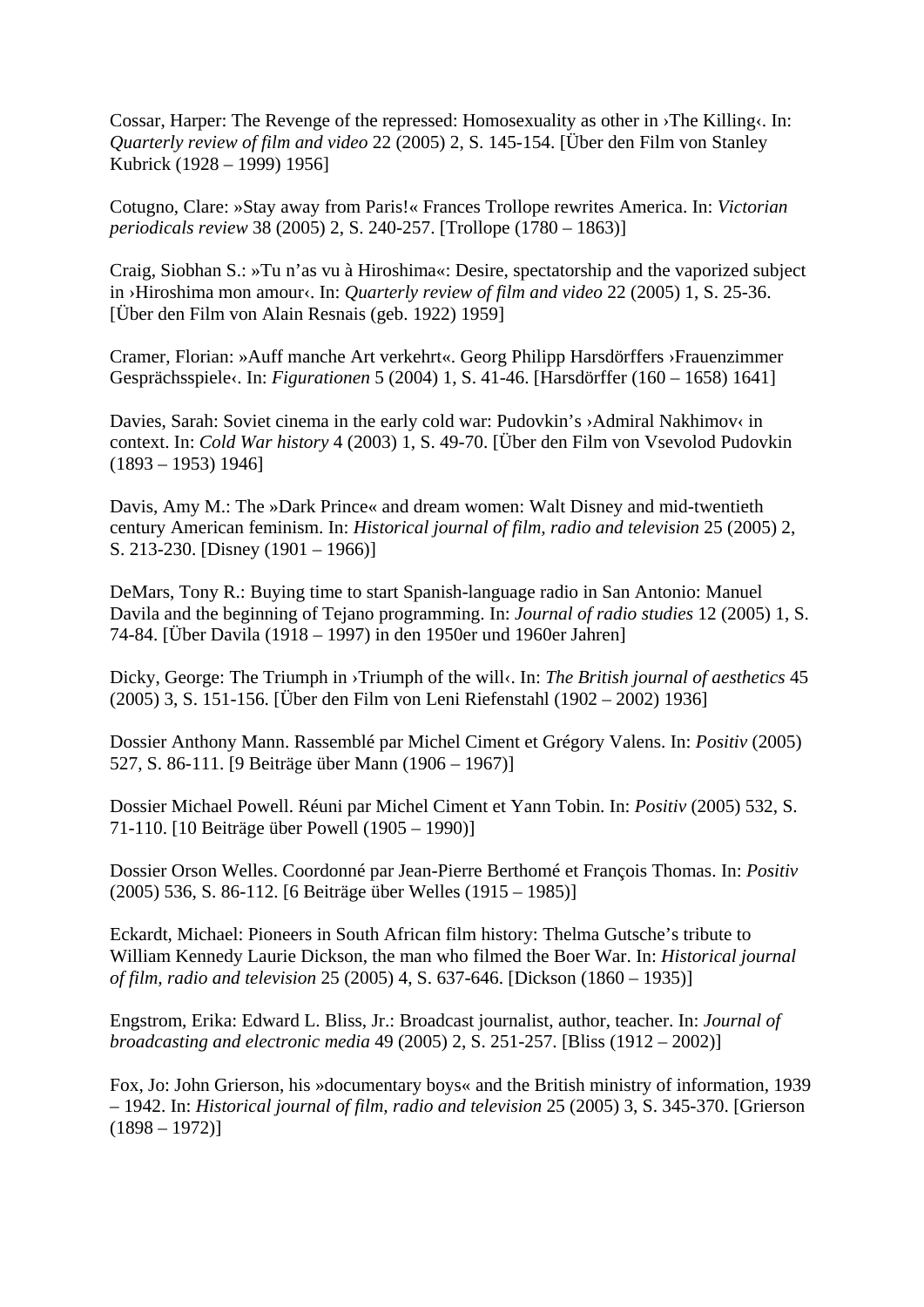Frawley, Maria: Behind the scenes of history: Harriet Matineau and ›The Lowell Offering‹. In: *Victorian periodicals review* 38 (2005) 2, S. 141-157. [Über Martineau und ihre Beziehung zur U.S.-amerikanischen Zeitschrift 1840 – 1845]

Gabara, Rachel: Screening autobiography: Cyril Collard's ›Nuits fauves‹. In: *French cultural studies* 16 (2005) 1, S. 55 – 72. [Über den Film von Collard (1957 – 1993) 1992]

Ganahl, Simon: Ich gegen Babylon: Karl Kraus und die Presse. In: *Medien und Zeit* 20 (2005) 1, S. 29-37. [Über Kraus (1874 – 1936)]

Gaycken, Oliver: Das Privatleben des ›Scorpion Languedocien‹: Ethologie und ›L'Age d'or‹. In: *Montage/AV* 14 (2005) 2, S. 44-51. [Über den Film von Luis Buñuel (1900 – 1983)]

Gehler, Frank: Der Liebe Gott in Berlin. Anmerkungen zu Gerhard Klein 1920 – 1970. In: *Apropos: Film* 6 (2005) S. 31-41. [Über seine DEFA-Filme]

Glancy, Mark: The War of independence in feature films: ›The Patriot‹ (2000) and the »special relationship« between Hollywood and Britain. In: *Historical journal of film, radio and television* 25 (2005) 4, S. 523-546. [Über den Film von Roland Emmerich (geb. 1955) und ältere thematische Filme]

Glasenapp, Jörn: »Welcome home, darling«. John Ford's ›Rio Grande‹ und der Geschlechterkampf an der Frontier des Kalten Krieges. In: *Weimarer Beiträge* 51 (2005) 3, S. 363-375. [Über den Film von Ford (1895 – 1973) 1950]

Greenspan, Nicole: News, intelligence, and espionage at the exiled court at Cologne: The case of Henry Manning. In: *Media history* 11 (2005) 1/2, S. 105-126. [Manning (hingerichtet 1655), Spion Cromwells am Hofe von Charles II]

Habel, Ylva: To Stockholm, with love: The critical reception of Josephine Baker, 1927-35. In: *Film history* 17 (2005) 1, S. 125-138. [Baker (1906 – 1975)]

Haspel, Paul: Studies in outlawry: The strange career of Josey Wales. In: *Quarterly review of film and video* 22 (2005) 2, S. 155-168. [Über den Film ›The Outlaw Josey Wales‹, Regie: Clint Eastwood (geb. 1930) 1976]

Herrn, Rainer u. Christine N. Brinckmann: Von Ratten und Männern: ›Der Steinach-Film‹. In: *Montage/AV* 14 (2005) 2, S. 78-100. [Über den von Eugen Steinach (1861 – 1944) autorisierten Film über seine Verjüngungsmethoden von 1922 resp. 1923; vgl. dazu den ergänzenden Beitrag von Oskar Kalbus in derselben Zeitschrift, S. 101-105, s.u.]

Hicks, Jeremy: The International reception of early Soviet sound cinema: >Chapaev< in Britain and America. In: *Historical journal of film, radio and television* 25 (2005) 2, S. 273-290. [Über den Film von Georgi Vasilyev (1899 – 1946) und Sergei Vasilyev (1900 – 1959) 1934]

Hockenhull, Stella: Romantic landscapes: Visual imagery in three films of Powell and Pressburger. In: *Journal of British cinema and television* 2 (2005) 1, S. 52-66. [Über ›A Canterbury tale  $(1944)$ , >I know where I'm going  $(1945)$ ,  $\delta$  Gone to earth $(1950)$  der Produktionsfirma ›The Archers‹ von Michael Powell (1905 – 1990) und Emeric Pressburger  $(1902 - 1988)$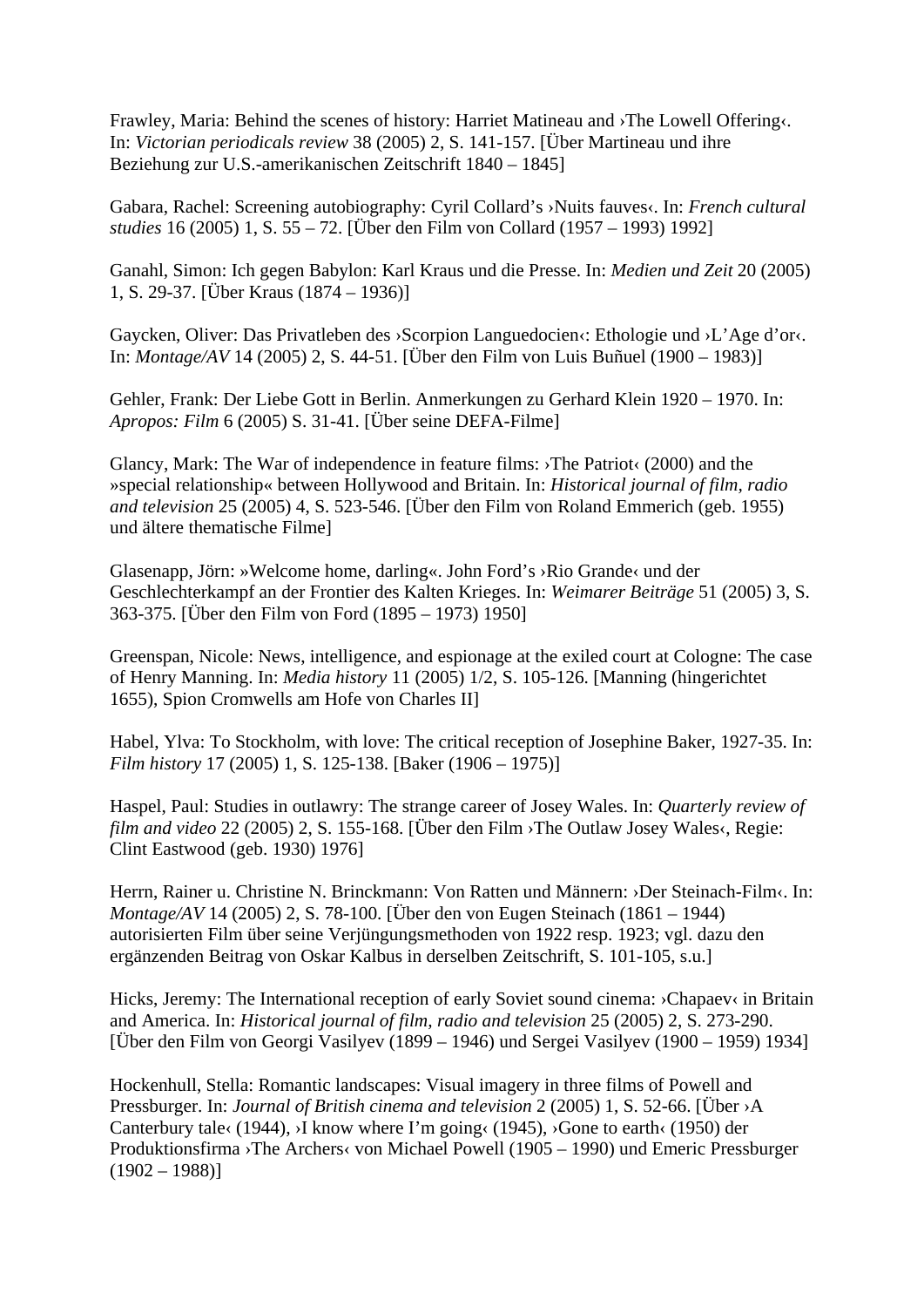Holzamer, Karl: Rundfunk in schwierigen Zeiten. Interview mit Professor Dr. Karl Holzamer über seine Erfahrungen bei der Westdeutschen Rundfunk AG und beim Reichssender Köln. Von Birgit Bernard u. Renate Schumacher. In: *Rundfunk und Geschichte* 31 (2005) 3/4, S. 31- 43. [Autorisiertes Interview]

Hopewell, Katherine: »The Leaven, regarding the lump«. Gender and elitism in H.D.'s writing on the cinema. In: *Feminist media studies* 5 (2005) 2, S. 163-176. [Anhand von Filmkritiken und Romanen von Hilda Doolittle (1886 – 1961)]

Horrocks, David: The Representation of Jews and of anti-semitism in Joseph Roth's early journalism. In: *German life and letters* 58 (2005) 2, S. 141-154. [Über Roth (1894 – 1939) 1918 – 1925]

Hughes, Linda K.: Constructing fictions of authorship in George Eliot's ›Middlemarch‹, 1871 – 1872. In: *Victorian periodicals review* 38 (2005) 2, S. 158-179. [Eliot (1819 – 1880)]

Jordan, Günter: Der Fall K. Die Geschichte eines nicht gedrehten Filmes: Alfred Kantorowicz und das Ossietzky-Projekt. In: *Apropos: Film* 6 (2005) S. 210-242. [Über Kantorowicz (1899 – 1979) und das Projekt der DEFA 1948 - 1951]

Kalbus, Oskar: ›Der Steinachfilm‹. In: *Montage/AV* 14 (2005) 2, S. 101-105. [Ergänzung zum Beitrag von Rainer Herrn u. Christine N. Brinckmann in derselben Zeitschrift, S. 78-100, s.o.]

Keller, Harald: Kooperation mit dem NWDR-Fernsehen. Kultregisseur Michael Powell und sein Ballettfilm ›Der Zauberlehrling‹ (1954). In: *Rundfunk und Geschichte* 31 (2005) 1/2, S. 37-39. [Powell (1905 – 1990)]

Killmeier, Matthew A. u. Gloria Kwok: A People's history of empire, or the imperial recuperation of Vietnam? Countermyths and myths in ›Heaven and Earth‹. In: *Journal of communication inquiry* 29 (2005) 3, S. 246-272. [Über den Film von Oliver Stone (geb. 1946) 1994]

Kirchmann, Kay: Szenen eines Kampfes. Die Wolkenbilder des Dr. Fanck. In: *Archiv für Mediengeschichte* 5 (2005) S. 117-129. [Betr. die Bergfilme von Arnold Fanck (1899 – 1974)]

Knights, Mark: John Starkey and ideological networks in late seventeenth-century England. In: *Media history* 11 (2005) 1/2, S. 127-146. [Über die Rolle des Buchhändlers Starkey und seines Geschäfts]

Lauper, Anja: Ein Vampir oder mehrere. Wolken, Dunst und Schwarm in Francis Ford Coppolas ›Bram Stoker's Dracula‹. In: *Archiv für Mediengeschichte* 5 (2005) S. 139-147. [Über den Film von Coppola (geb. 1939) 1992]

Leab, Daniel J.: Animators and animals: John Halas, Joy Batchelor, and George Orwell's ›Animal Farm‹. In: *Historical journal of film, radio and television* 25 (2005) 2, S. 231-250. [Über den Film von Halas (1912 – 1995) und Batchelor (1914 – 1991) 1954]

Lefebvre, Thierry: Dr. Eugène-Louis Doyen und die Anfänge des Chirurgie-Films. In: *Montage/AV* 14 (2005) 2, S. 69-77. [Über Doyen (1859 – 1916) 1898 – 1916]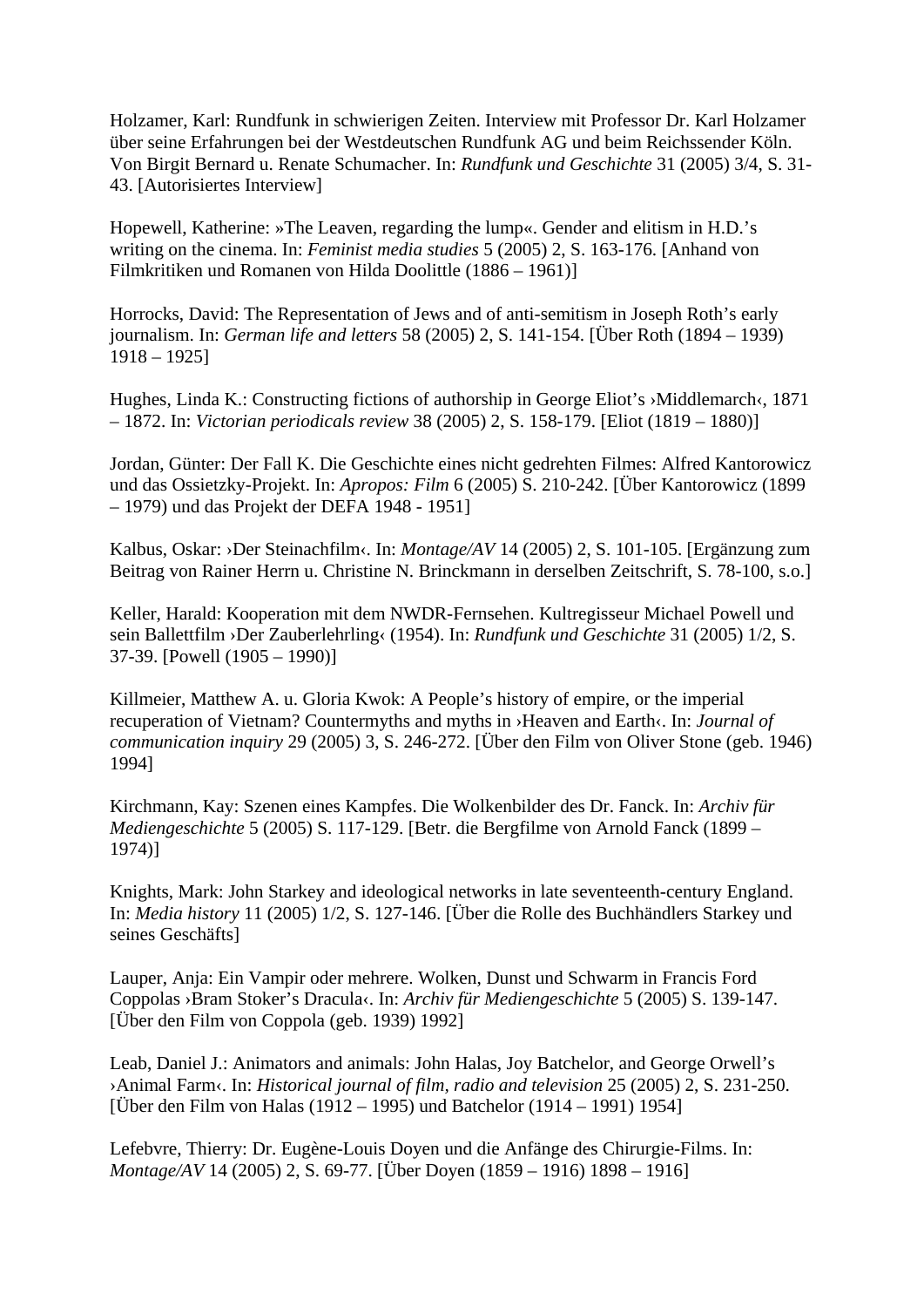Lenk, Sabine: Eine Filmidee von Luise del Zopp, das »kinematographische Manuskript« als Vorläufer des heutigen Drehbuchs. In: *KINtop* 13 (2004) S. 25-29. [Über Zopp (1871 – 1946?) 1911]

Lennig, Arthur: ›The Mother and the Law‹. In: *Film history* 17 (2005) 4. [Über den Film von David Wark Griffith (1875 – 1948)]

Löser, Claus: Triptychon des Scheiterns. Die Spielfilme des Thomas Brasch. In: *Apropos: Film* 6 (2005) S. 60-74. [Brasch (1945 – 2001)]

Lorenz, Alfred Lawrence: Ralph W. Tyler. The unknown correspondent of World Warl I. In: *Journalism history* 31 (2005/2006) 1, S. 2-12. [Über den einzigen akkreditierten African-American Journalisten]

Lowe, Vicky: »The Best speaking voices in the world«: Robert Donat, stardom and the voice in British cinema. In: *Journal of British cinema and television* 1 (2004) 2, S. 181-196. [Über Donat (1905 – 1958) in den 1930er Jahren]

Mathijs, Ernest: Bad reputations: The reception of »trash« cinema. In: *Screen* 46 (2005) 4, S. 451-472. [Über den Film ›Daughters of Darkness‹ von Harry Kümel (geb. 1940) 1971]

Matheson, Sue: The West-hardboiled: Adaptations of film noir elements, existetialism, and ethics in John Wayne's Westerns. In: *Journal of popular culture* 38 (2004/2005) 5, S. 888- 910. [Wayne (1907 – 1979)]

Merritt, Russell: Lost on pleasure island. Storytelling in Disneys > Silly Symphonies <. In: *Film quarterly* 59 (2005/2006) 1, S. 4-17. [Über die Trickfilmserie von Walt Disney (1901 – 1966) Anfang der 1930er Jahre]

Michael Powell centenary issue. Ed. Sarah Street. In: *Screen* 46 (2005) 1, S. 1-84. [7 Beiträge über Powell (1905 – 1990), hier nicht einzeln verzeichnet]

Moine, Caroline: Der Geschichtenerzähler. Facetten der DEFA-Filme von Wolfgang Kohlhaase. In: *Apropos: Film* 6 (2005) S. 42-59. [Über den Drehbuchautor Kohlhaase (geb. 1931)]

Moor, Andrew: Hein Heckroth at The Archers: Art, commerce, sickliness. In: *Journal of British cinema and television* 2 (2005) 1, S. 67-81. [Heckroth (1901 – 1970) 1945 – 1964]

Munz, Tania: Die Ethologie des wissenschaftlichen Cineasten: Karl von Frisch, Konrad Lorenz und das Verhalten der Tiere im Film. In: *Montage/AV* 14 (2005) 2, S. 52-68. [Über wissenschaftliche Filme von Frisch (1886 – 1982) und Lorenz (1903 – 1989) in den 1920er und 1930er Jahren]

Mutlu, Dilek Kaya: >The Midnight Express< (1978) phenomenon and the image of Turkey. In: *Historical journal of film, radio and television* 25 (2005) 3, S. 475-496. [Über den Film von Alan Parker (geb. 1944)]

Neve, Brian: Elia Kazan's first testimony to the ›House Committee on Un-American Activities‹, executive session, 14 January 1952. In: *Historical journal of film, radio and television* 25 (2005) 2, S. 251-272. [Kazan (1909 - 2003)]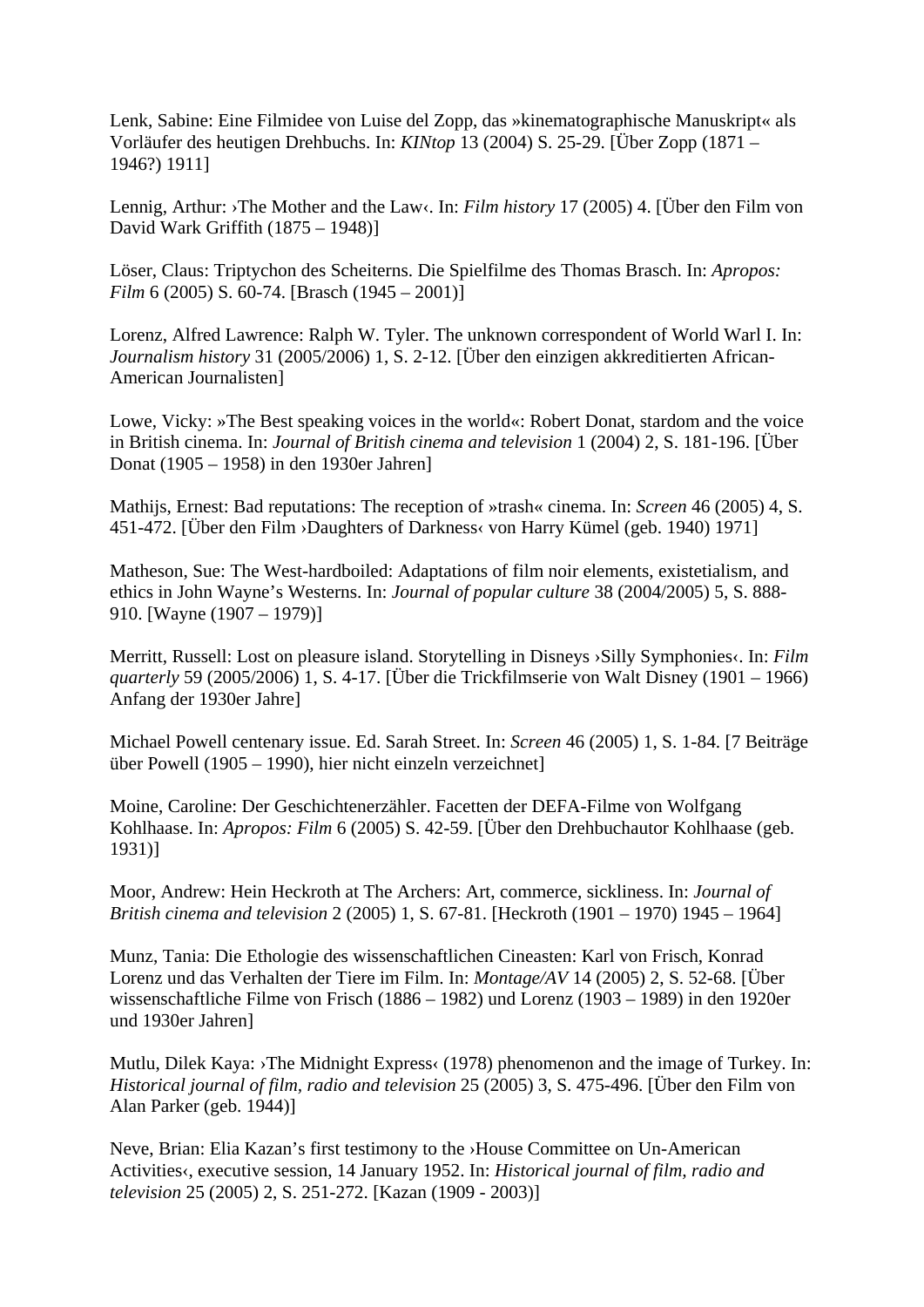Nevitt, Marcus: Ben Jonson and the serial publication of news. In: *Media history* 11 (2005)  $1/2$ , S. 53-68. [Jonson  $(1552 - 1637)$ ]

Niu, Greta Ai-Yu: Performing white triangles: Joan Riviere's ›Womanliness as a masquerade‹ and ›Imitation of life‹ (1959). In: *Quarterly review of film and video* 22 (2005) 2, S. 135-144. [Über den Essay von 1929 und seinen Einfluss auf den Film von Douglas Sirk (1897 – 1987)]

Olsson, Jan: Trading places. Griffith, Patten and agricultural modernity. In: *Film history* 17 (2005) 1, S. 39-65. [Über ›Corner in Wheat‹, Regie: David Wark Griffith (1875 – 1948) und James A. Patten (1852 – 1928)]

Palmer, Michael: William Russel, du »travelling gentleman« au »special correspondent«, 1850 – 1880. In: *Le Temps des médias* (2005) 4, S. 34-49. [Über Russel (1820 – 1907)]

Palmer, Tim: Side of the angels: Dalton Trumbo, the Hollywood trade press, and the blacklist. In: *Cinema journal* 44 (2004/2005) 4, S. 57-74. [Trumbo (1905 – 1976)]

Patalas, Enno: Die Irrfahrten des Panzerkreuzers. Zur Rekonstruktion des Potemkin-Films. In: *FilmGeschichte* (2005) 20, S. 57-62. [Über den Film ›Panzerkreuzer Potemkin‹ von Sergej Ejzenstejn (1898 – 1948) 1925]

Phegley, Jennifer: Domesticating the sensation novelist: Ellen Price Wood as author and editor of the >Argosy Magazine<. In: *Victorian periodicals review* 38 (2005) 2, S. 180-198. [Über Wood (1814 – 1887) und ihre Zeitschrift 1867 – 1887]

Picornell Belenguer, Mercè: La Recerca de la veu d'Elena Poniatowska. Cinquanta anys d'escriptura periodística compromesa i creativa. In: *Anàlisi: Quaderns de comunicació i cultura* (2004) 31, S. 71-97. [Über die mexikanische Journalistin bis 1971]

Pietrzynski, Ingrid: »Im Orkus verschwunden?« Günter Kunerts frühe Hörfunkarbeiten (1953 – 1962). In: *Jahrbuch Medien und Geschichte* (2005) S. 13-128. [Über Kunerts (geb. 1929, bis 1979 in der DDR ansässig) Arbeiten für den DDR-Rundfunk]

Ramsey, E. Michelle: Protecting patriarchy. The myths of capitalism and patriotism in ›The People vs. Larry Flint‹. In: *Feminist media studies* 5 (2005) 2, S. 197-213. [Über den Film von Milos Forman (geb. 1932) 1996 über den Gründer der Zeitschrift ›The Hustler‹ insbes. über seinen Pornographie-Vorwurf-Prozess]

Reichert, Ramón: Kinotechniken im Labor. Das ›Stanford Prison Experiment‹ (1971). In: *Montage/AV* 14 (2005) 2, S. 125-141. [Über die Video-Dokumentation des sozialpsychologischen Experiments von Philip G. Zimbardo 1971 und seinen Film ›Quiet rage‹ 1992]

Reineke, Eva: Erich Lasswitz und ›Das Technische Blatt‹ (1919 – 1943). In: *Aus dem Antiquariat* (2004) 2, S. 113-116. [Lasswitz (1880 – 1959)]

Reising, R.: From the Big Top to the Big Leagues: Burt Lancaster's baseball odysseys (oddities?). In: *Journal of popular culture* 38 (2004/2005) 3, S. 552-563. [Lancaster (1913 – 1994)]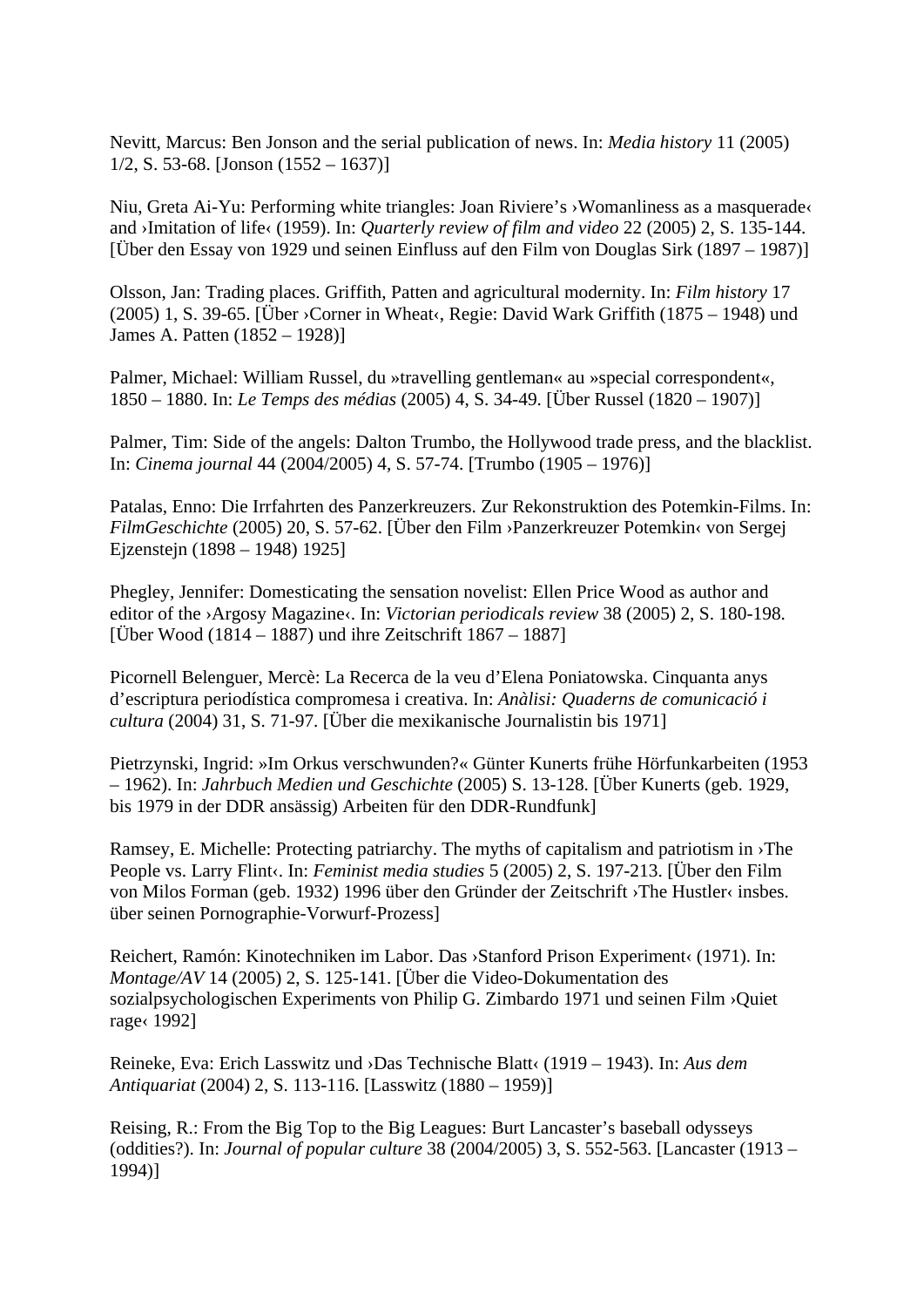Richter, Erika: Nähe und Distanz. Notizen zu Filmen und Prosa von Helga Schütz. In: *Apropos: Film* 6 (2005) S. 19-30. [Über ihre Drehbücher zu 7 DEFA-Filmen 1967 – 1991]

Rickets, Jill: Regarding Lorenzo: Pasolini's vision of Boccaccio's Lisabetta. In: *Quarterly review of film and video* 22 (2005) 4, S. 379-386. [Über ›Decamerone‹, Regie: Pier Paolo Pasolini (1922 – 1975), 1971]

Rio, Elena del: Between Brecht and Artaud. Choreographing affect in Fassbinder's ›The Marriage of Maria Braun‹. In: *New review of film and television studies* 3 (2005) 2, S. 161- 185. [Über den Film von Rainer Werner Fassbinder (1945 – 1982), 1978/1979]

Risley, Ford: »Dear Courier«. The Civil War correspondence of editor Melvin Dwinell. In: *Journalism history* 31 (2005/2006) 3, S. 162-169. [Über Dwinnell (1825 – 1887) und seine mehr als 200 Berichte für die von ihm herausgegebene Zeitung ›Rome (Georgia) Courier‹ 1861 – 1862]

Robic-Diaz, Delphine: L'Art de témoigner de Pierre Schoendorffer. In: *Le Temps des médias* (2005) 4, S. 178-187. [Über den Photographen und Dokumentarfilmer im französischen Vietnam-Krieg 1952 – 1954]

Robinson, Solveig C.: Expanding a »limited orbit«: Margaret Oliphant, ›Blackwood's Edinburgh Magazine‹, and the development of a critical voice. In: *Victorian periodicals review* 38 (2005) 2, S. 199-220. [Über Oliphant (1828 – 1897) 1854 – 1894]

Rowley, Karen M. u. John Maxwell Hamilton: A Missing link in the history of American war correspondents: James Morgan Bradford and ›The Time Piece‹ of St. Francisville, Louisiana. In: *American journalism* 22 (2005) 4, S. 7-26. [Bradford (1779 – 1837), ›The Time Piece‹  $(1811 - 1815)$ 

Ruge, Gerd: »Ich habe immer versucht, die historische Erklärdimension in der journalistischen Arbeit nicht zu vernachlässigen«. Interview, geführt von Peter von Rüden. In: *Rundfunk und Geschichte* 30 (2004) 3/4, S. 116-126. [Biographisches Interview mit Ruge (geb. 1926)]

Santema, Pier Abe: Jacob Hepkema en de introductie van de moderne journalistiek in Friesland. In: *TMG Tijdschrift voor mediageschiedenis* 8 (2005) 1, S. 86-96. [Hepkema (gest. 1919)]

Sarkar, Bhaskar: Blindness, visuality and the ethical turn. The burden of ›Proof‹. In: *New review of film and television studies* 3 (2005) 2, S. 201-222. [Über den Film von Jocelyn Moorehouse (geb. 1960), 1992]

Schaber, Irme: Hoffnung und Zeugenschaft. Die biografische Konstruktion der Fotografen Gerda Taro und Robert Capa im Spanischen Bürgerkrieg. In: *Exilforschung* 23 (2005) S. 208- 221. [1936 – 1939]

Schaffer, Talia: Craft, authorial anxiety, and ›The Cranford Papers‹. In: *Victorian periodicals review* 38 (2005) 2, S. 221-239. [Über den Roman von Elizabeth Gaskell (1810 – 1865) 1851- 53]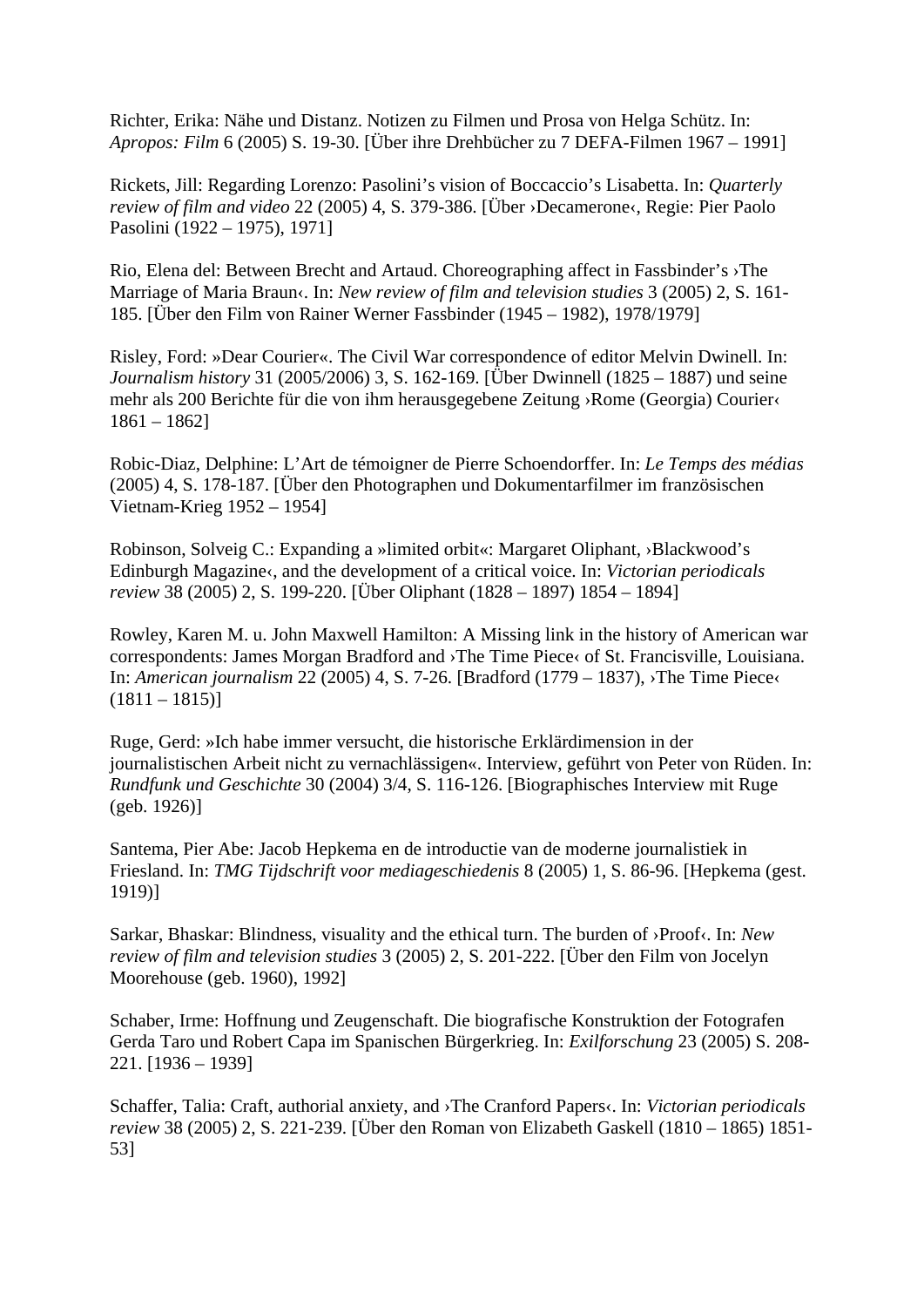Schieber, Elke: »Niemand hat mich je gerettet …« Mit dem Drehbuchautor und Romancier Angel Wagenstein sprach Elke Schieber. In: *Apropos: Film* 6 (2005) S. 8-18. [Über das Drehbuch von "Sterne" (1959), Regie: Konrad Wolf]

Seifener, Christoph: Die Autobiografien von Curt Goetz / Valérie von Martens und Fritz Kortner. Ein Vergleich im Hinblick auf das Verhältnis der Exilierten zu Deutschland. In: *Exilforschung* 23 (2005) S. 114-127. [Über ihr Exil in Hollywood]

Seo, Hyun-Suk: The Unheard mourning: Offscreen sound and melancholy in >Applause <. In: *Screen* 46 (2005) 2, S. 195-212. [Über den Film von Rouben Mamulian (1897 – 1987) 1929]

Sesonske, Alexander: The River runs, the round world spins. In: *New review of film and television studies* 3 (2005) 2, S. 105-131. [Über die Entstehungsgeschichte von ›The River‹, Regie: Jean Renoir (1894 – 1979), 1951]

Simmons, Jerold: Challenging the production code. ›The Man with the Golden Arm‹. In: *Journal of popular film and television* 33 (2005/2006) 1, S. 39-48. [Über den Film von Otto Preminger (1905 – 1986) 1955]

Smit, David W.: Marketing Ingrid Bergman. In: *Quarterly review of film and video* 22 (2005) 3, S. 237-250. [Über Bergman (1915 – 1982) bei Paramount Pictures 1941/1942]

Spaulding, Stacy: Lisa Sergio's  $\geq$ Column of the air $\lt$ : An examination of the gendered history of radio (1940 – 1945). In: *American journalism* 22 (2005) 1, S. 35-60. [Über Sergio (gest. 1989) und ihre Berücksichtigung weiblicher Interessen in ihrem Hörfunkprogramm]

Sperb, Jason: »Take a frown, turn it upside down«: ›Splash mountain‹, Walt Disney world, and the cultural derac(e)-ination of Disney's ›Song of the South‹ (1946). In: *Journal of popular culture* 38 (2004/2005) 5, S. 924-938. [Disney (1901 – 1966)]

Steingröver, Reinhild: Narren und Clowns. Abschied von der DDR in zwei späten DEFA-Filmen, Eugen Günthers ›Stein‹ und Jörg Foths ›Letztes aus der DaDaeR‹. In: *The German quarterly* 78 (2005) 4, S. 441-460. Dto in: *Apropos: Film* 6 (2005) S. 119-139. [›Stein‹ 1991, ›Letztes aus der DaDaeR‹ 1990]

Street, Sarah: Sets of the imagination: Lazare Meerson, set design and performance in ›Knights without armour‹ (1937). In: *Journal of British cinema and television* 2 (2005) 1, S. 18-35. [Meerson (1900 – 1938)]

Tegel, Susan: Jud Süss. In: *Historical journal of film, radio and television* 25 (2005) 1, S. 155-162. [Über den Film von Veit Harlan (1899 – 1964) 1940]

Tibbetts, John C.: Ken Russell's ›The Debussy Film‹ (1965). In: *Historical journal of film, radio and television* 25 (2005) 1, S. 81-100. [Über den Fernsehfilm von Russell (geb. 1927)]

Tuson, Elizabeth-Marie: Consumerism, the swinging sixties and Assheton Gorton. In: *Journal of British cinema and television* 2 (2005) 1, S. 100-116. [Gorton, Film Production Designer seit den 1960er Jahren]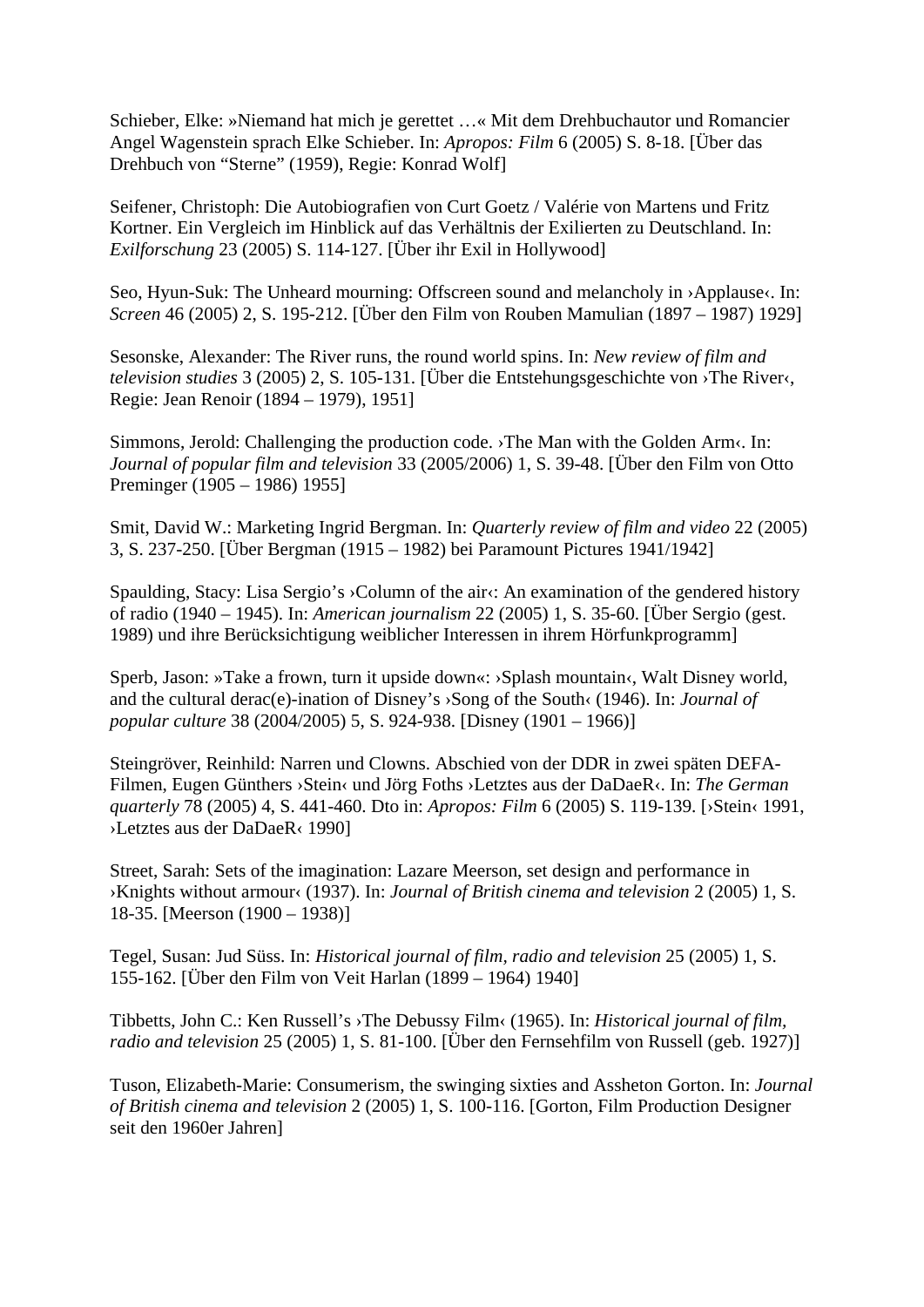Ubbens, Irmtraud: »…den Stempel ›Inquit‹ einer Zeit aufgedrückt«. Moritz Goldstein - ›Inquit‹ - der Journalist. In: *Jahrbuch für Kommunikationsgeschichte* 7 (2005) S. 93-121. [Goldstein (1880 – 1977)]

Valck, Marijke de: The Sound gag. The use of sound for comic effect in the films of Jacques Tati. In: *New review of film and television studies* 3 (2005) 2, S. 223-235. [Tati (1907 – 1982)]

Vetter, Anke: Bauhaus, Bühne, Film. Die Kostümbildnerin Ilse Fehling (1896 – 1982). In: *FilmGeschichte* (2005) 20, S. 33-40.

Vries, Tjitte de: Arthur Melbourne-Cooper (1874 – 1961). A documentation of sources concerning a British film pioneer. In: *KINtop* 13 (2004) S. 146-176. [Betr. 1901 – 1913]

Webb, Sheila: An American journalist in the role of partisan, Dickey Chapelle's coverage of the Algerian War. In: *American journalism* 22 (2005) 2, S. 111-134. [Über Chapelle, d.i. Georgette Louis Meyer (1918 – 1965), und ihre Pressephotos 1957]

Weinberger, Stephen: Joe Breen's Oscar. In: *Film history* 17 (2005) 4. [Über Joseph Ignatius Breen (1890 – 1965), langjähriger Administrator des U.S. Production Code]

Wilkening, Anke: Zur Chronik von Grieshuus. Gedanken zur Überlieferung des Ufa-Films. In: *FilmGeschichte* (2005) 20, S. 63-70. [Über den Film von Arthur von Gerlach (1874 – 1925) 1925]

Williams, Bruce: The Lie that told the truth: (Self) publicity strategies and the myth of Mário Peixoto's ›Limite‹. In: *Film history* 17 (2005) 4. [Über den Film von Peixoto (1910 - 1992) 1931]

Williams, Melanie: »I'm not a lady!«: >Tiger Bay‹ (1959) and transitional girlhood in British cinema on the cusp of the 1960s. In: *Screen* 46 (2005) 3, S. 361-372. [Regie: J. Lee Thompson  $(1914 - 2002)$ ]

Williams, Tony: Alexander Knox: The lost interview. In: *Quarterly review of film and video* 22 (2005) 1, S. 73-81. [Interview mit dem Schauspieler Knox (1907 – 1995) aus dem Jahr 1984]

Wolf, Dieter: Das Kurze Leben der Gruppe ›Solidarität‹. Erinnerungen eines Hauptdramaturgen. In: *Apropos: Film* 6 (2005) S. 243-263. [Über ein DEFA-Projekt 1961 - 1965]

Wright, Sarah: Dropping the mask: Theatricality and absorption in Sáenz de Heredia's > Don Juan«. In: *Screen* 46 (2005) 4, S. 415-432. [Über den Film von José Luis Sáenz de Heredia (1911 - 1992) 1950]

Youngkin, Molly: »Independent in thougth and expression, kindly and tolerant in tone«: Henrietta Stannard, >Golden Gates<, and gender controversies in »fin-de-siécle« periodicals. In: *Victorian periodicals review* 38 (2005) 3, S. 307-329. [Über Stannard und ihre literarische Zeitschrift 1891 – 1895]